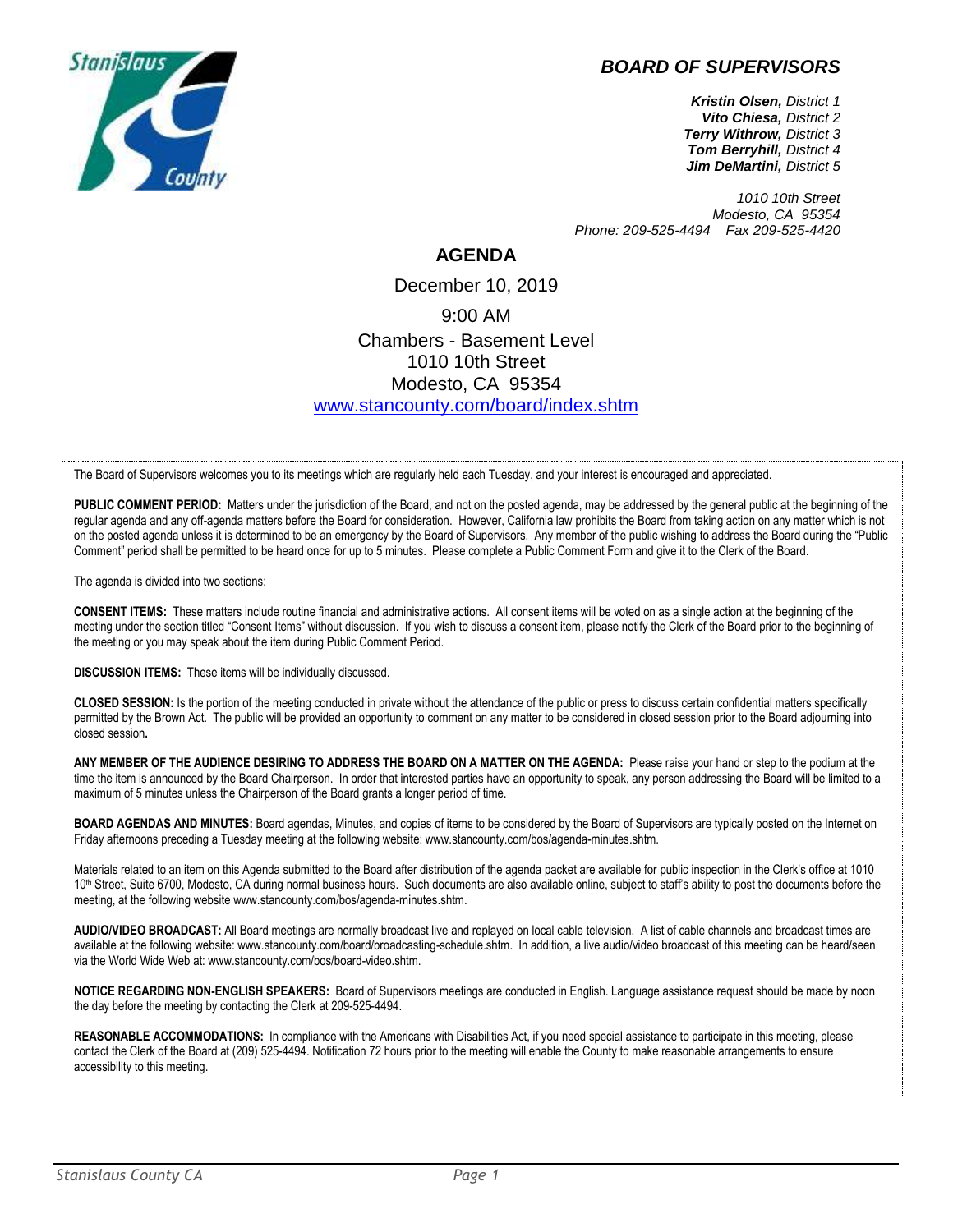## 1. Pledge Allegiance to the Flag

- 2. Invocation
- 3. Presentation
	- A. Red Ribbon Week 2019 Best Decorated Most Spirited School Contest:

## **Elementary Division:**

| 1st Place | California Avenue Elementary School     |
|-----------|-----------------------------------------|
| 2nd Place | <b>Carroll Fowler Elementary School</b> |
| 3rd Place | <b>Orchard Elementary School</b>        |

## **Middle School/Junior High Division:**

| 1st Place | <b>Turlock Junior High School</b> |
|-----------|-----------------------------------|
| 2nd Place | Emilie J. Ross Middle School      |
| 3rd Place | Riverbank Language Academy        |

## **High School Division:**

| 1st Place                | Hughson High School        |
|--------------------------|----------------------------|
| 2nd Place                | Denair High School         |
| 3rd Place                | Roselawn High School       |
| <b>Honorable Mention</b> | Argus-Endeavor High School |

- B. Update from the Del Puerto Water District on the Proposed Del Puerto Reservoir
- 4. Public Comment Period
- 5. Consent Calendar
	- A. Miscellaneous
		- 1. Approval of the Minutes for November 26, 2019 [\(View Item\)](http://www.stancounty.com/bos/minutes/2019/min11-26-19.pdf)
	- B. Chief Executive Office
		- 1. Acceptance of the Annual Local Detention Facilities Health Inspection Report Pursuant to Health and Safety Code Section 101045 – Environmental Resources [\(View Item\)](http://www.stancounty.com/bos/agenda/2019/20191210/B01.pdf)
		- 2. Approval to Award an Agreement with Aspiranet for the Provision of Outpatient and Therapeutic Behavioral Services on Behalf of Behavioral Health and Recovery Services in the Amount of \$2,908,389 for the Term of January 1, 2020 Through June 30, 2021 – Behavioral Health & Recovery Services [\(View Item\)](http://www.stancounty.com/bos/agenda/2019/20191210/B02.pdf)
		- 3. Approval of Amendment to Extend the Agreement with Doctors Medical Center for Inpatient Psychiatric Services from January 1, 2020 through June 30, 2020 – Behavioral Health & Recovery Services [\(View Item\)](http://www.stancounty.com/bos/agenda/2019/20191210/B03.pdf)
		- 4. Acceptance of the Stanislaus County Treasury Pool October 2019 Monthly Investment Report – Treasurer / Tax Collector [\(View Item\)](http://www.stancounty.com/bos/agenda/2019/20191210/B04.pdf)
		- 5. Accept the Report of Donations Received by the County of Stanislaus for the 1st Quarter of Fiscal Year 2019-2020 – Auditor-Controller [\(View Item\)](http://www.stancounty.com/bos/agenda/2019/20191210/B05.pdf)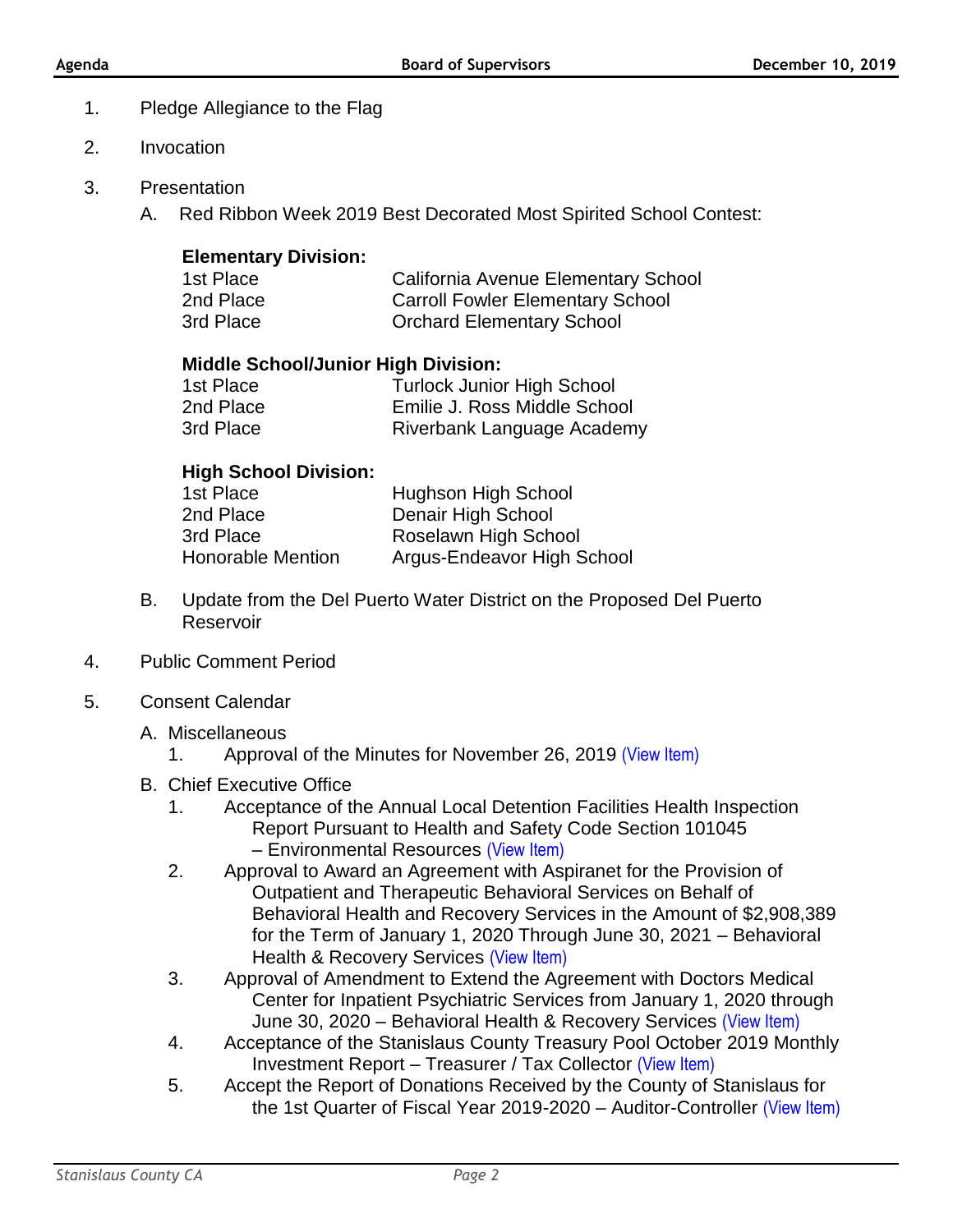| Agenda |     | <b>Board of Supervisors</b>                                                                                                                                                                                                                                                                                  | December 10, 2019 |  |
|--------|-----|--------------------------------------------------------------------------------------------------------------------------------------------------------------------------------------------------------------------------------------------------------------------------------------------------------------|-------------------|--|
|        | 6.  | Acceptance of Accountant's Report on the Stanislaus County Treasurer's<br>Statement of Assets as of September 25, 2019 – Auditor-Controller<br>(View Item)                                                                                                                                                   |                   |  |
|        | 7.  | Approval to Ratify Hughson Fire Protection District, Stanislaus<br><b>Consolidated Fire Protection District and Salida Fire Protection District</b><br>Ordinances Adopting and Amending the 2019 California Fire Code<br>- Office of Emergency Services/Fire Warden (View Item)                              |                   |  |
|        | 8.  | Approval to Accept the Auditor-Controller's Report on Stanislaus County's<br>Revolving Funds as of June 30, 2019 – Auditor-Controller (View Item)                                                                                                                                                            |                   |  |
|        | 9.  | Approval to Accept, if Awarded, the California Governor's Office of<br>Emergency Services County Victim Services Program, Elder Abuse<br>Advocacy Program and Unserved/Underserved Victim Advocacy<br>Program grants for Fiscal Year 2019-2020 and Budget Year 2020-<br>2021 - District Attorney (View Item) |                   |  |
|        | 10. | Approval of an Agreement with Occupational Health Centers of California,<br>a Medical Corporation, for Pre-Employment, Employee Medical, and<br>Annual Medical Screening Services for the Period of January 1, 2020<br>Through December 31, 2024 – Risk Management (View Item)                               |                   |  |
|        | 11. | Approval of an Agreement with HUB International, Inc. for Employee<br>Benefit Consulting Services to Support the County's Self-Funded<br>Employee Health Insurance Program – Risk Management (View Item)                                                                                                     |                   |  |
|        | 12. | Accept an Update in Accordance with Public Contract Code Sections<br>20134 and 22050 for Emergency Remediation/Repairs at 10th Street<br>Place, to Repair Water Damage and Restore Essential Government<br>Operations - Chief Executive Office (View Item)                                                   |                   |  |
|        | 13. | Approval of an Update on the Homeless Facility Plan and Partnership<br>Between the County, the City of Modesto and The Salvation Army in<br>Accordance with the Provisions of the Public Contract Code and<br>Related Matters - Chief Executive Office (View Item)                                           |                   |  |
|        | 14. | Approval of an Update on Emergency Repairs to the Public Safety Center<br>West, Minimum Housing Unit One, and Support Services Facility's<br>Fire-Life Safety, Secure Electronics, Video Surveillance Systems, and<br>Additional Needed Repairs – Chief Executive Office (View Item)                         |                   |  |
|        |     | C. Department of Public Works                                                                                                                                                                                                                                                                                |                   |  |
|        | 1.  | Approval to Award a Contract for Bridge Design and Right-of-Way<br>Engineering Services to Biggs Cardosa and Associates of San Jose,<br>California, for the Seventh Street Bridge over the Tuolumne River<br><b>Replacement Project (View Item)</b>                                                          |                   |  |
|        | 2.  | Approval to Increase Project Budget for the Santa Fe Avenue Bridge<br>Project; and to Amend Agreements with Myers and Sons Construction;<br>Burke, Williams & Sorensen, LLP; and HDR Construction Control<br>Corporation (View Item)                                                                         |                   |  |
|        |     | D. Department of Planning and Community Development                                                                                                                                                                                                                                                          |                   |  |
|        |     | E. County Counsel                                                                                                                                                                                                                                                                                            |                   |  |
|        |     |                                                                                                                                                                                                                                                                                                              |                   |  |